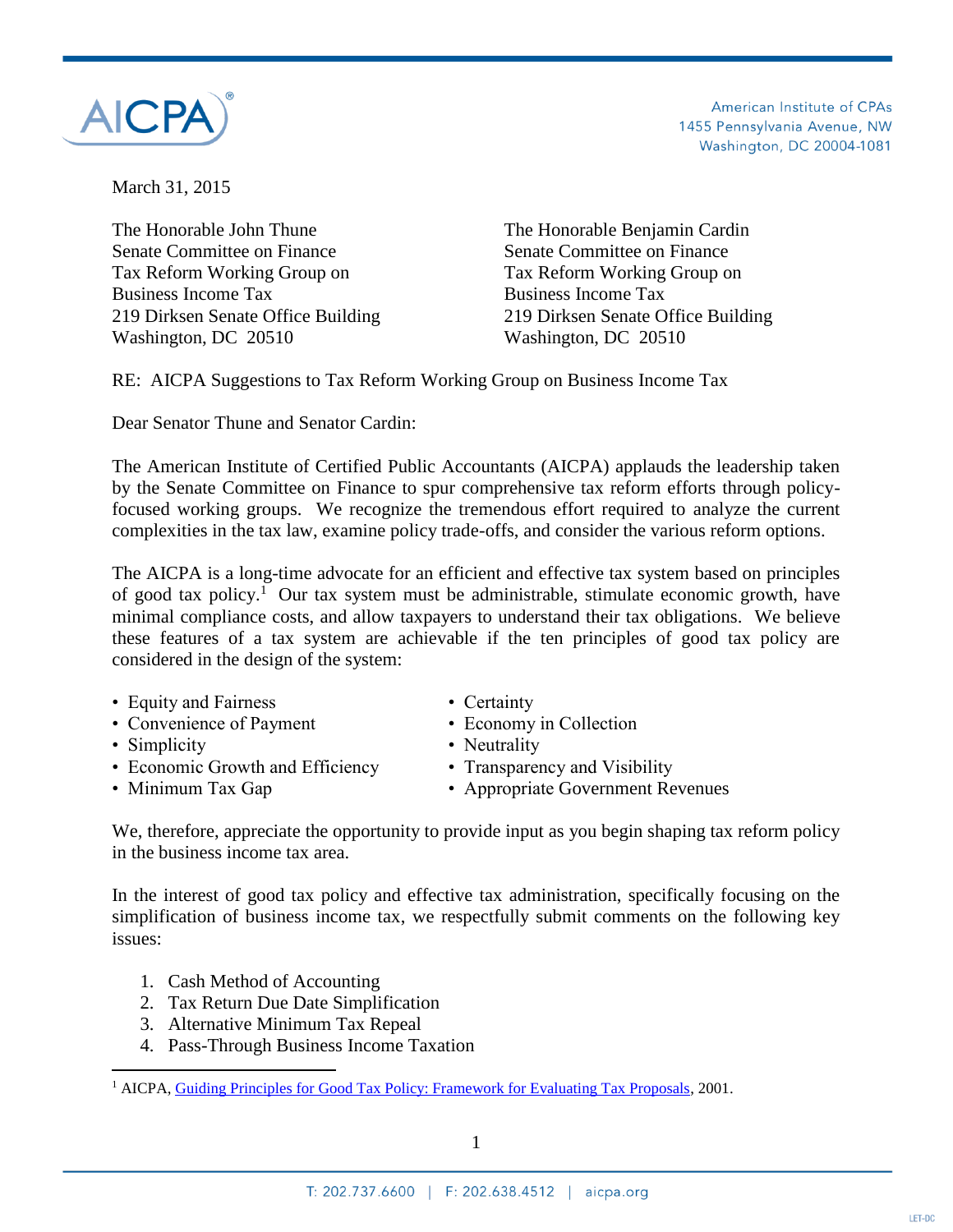The Honorable John Thune The Honorable Benjamin Cardin March 31, 2015 Page 2 of 15

## **1. Cash Method of Accounting**

The AICPA wholly supports the expansion of the number of taxpayers that may use the cash method of accounting. The cash method of accounting is simpler in application than the accrual method, has fewer compliance costs, and does not require taxpayers to pay tax before receiving the income. For these same reasons, we are concerned with, and oppose, any new limitations on the use of the cash method for service businesses, including those businesses whose income is taxed directly on their owners' individual returns, such as S corporations and partnerships. Requiring these businesses to switch to the accrual method upon reaching a gross receipts threshold would unnecessarily discourage growth. A required switch to the accrual method would affect some businesses including accounting firms, law firms, medical and dental offices, engineering firms, and farming and ranching businesses.

The AICPA believes that limiting the use of the cash method of accounting by businesses (e.g., sole proprietors, farmers, personal service corporations and pass-through entities) would:

- 1) Discourage their natural business growth;
- 2) Impose an undue financial burden on their individual owners;
- 3) Impose complexities and increase their compliance burden; and
- 4) Treat similarly situated taxpayers differently (because income is taxed directly on their owners' individual returns).

As the AICPA has previously stated,<sup>2</sup> we believe that Congress should not further restrict the use of the long-standing cash method of accounting for the thousands of U.S. businesses that currently utilize it. We believe that forcing more businesses to use the accrual method of accounting for tax purposes would increase their administrative burden, discourage business growth in the U.S. economy, and unnecessarily impose financial hardship on cash-strapped businesses.

 $\overline{a}$ <sup>2</sup> AICPA comment letter on the "Continued Availability of Cash Method of Accounting," December 5, 2013, [http://www.aicpa.org/InterestAreas/Tax/Resources/TaxLegislationPolicy/Advocacy/DownloadableDocuments/AICP](http://www.aicpa.org/InterestAreas/Tax/Resources/TaxLegislationPolicy/Advocacy/DownloadableDocuments/AICPA%20comments%20on%20Baucus%20cash%20method%20proposal%20FINAL%20Dated%2012052013.pdf) [A%20comments%20on%20Baucus%20cash%20method%20proposal%20FINAL%20Dated%2012052013.pdf,](http://www.aicpa.org/InterestAreas/Tax/Resources/TaxLegislationPolicy/Advocacy/DownloadableDocuments/AICPA%20comments%20on%20Baucus%20cash%20method%20proposal%20FINAL%20Dated%2012052013.pdf)

AICPA written statement before the House Committee on Ways And Means, dated May 15, 2013, Small Business and Pass-through Entity Tax Reform Discussion Draft;

[http://www.aicpa.org/Advocacy/Tax/Partnerships/DownloadableDocuments/AICPA-WRITTEN-STATEMENT-](http://www.aicpa.org/Advocacy/Tax/Partnerships/DownloadableDocuments/AICPA-WRITTEN-STATEMENT-May-15-2013-hwmc-srsubcomte-camp-small-bus-submit.pdf)[May-15-2013-hwmc-srsubcomte-camp-small-bus-submit.pdf,](http://www.aicpa.org/Advocacy/Tax/Partnerships/DownloadableDocuments/AICPA-WRITTEN-STATEMENT-May-15-2013-hwmc-srsubcomte-camp-small-bus-submit.pdf) and AICPA written statement before the House Committee on Small Business, Subcommittee on Economic Growth, Tax and Capital Access, dated July 10, 2014, Hearing on "Cash Accounting: A Simpler Method for Small Firms?";

[http://www.aicpa.org/Advocacy/Tax/DownloadableDocuments/AICPA%20WRITTEN%20STATEMENT%20July](http://www.aicpa.org/Advocacy/Tax/DownloadableDocuments/AICPA%20WRITTEN%20STATEMENT%20July%2010%202014%20to%20House%20Subcte%20on%20Economic%20Growth%20Tax%20and%20Capital%20Access.pdf) [%2010%202014%20to%20House%20Subcte%20on%20Economic%20Growth%20Tax%20and%20Capital%20Acc](http://www.aicpa.org/Advocacy/Tax/DownloadableDocuments/AICPA%20WRITTEN%20STATEMENT%20July%2010%202014%20to%20House%20Subcte%20on%20Economic%20Growth%20Tax%20and%20Capital%20Access.pdf) [ess.pdf.](http://www.aicpa.org/Advocacy/Tax/DownloadableDocuments/AICPA%20WRITTEN%20STATEMENT%20July%2010%202014%20to%20House%20Subcte%20on%20Economic%20Growth%20Tax%20and%20Capital%20Access.pdf)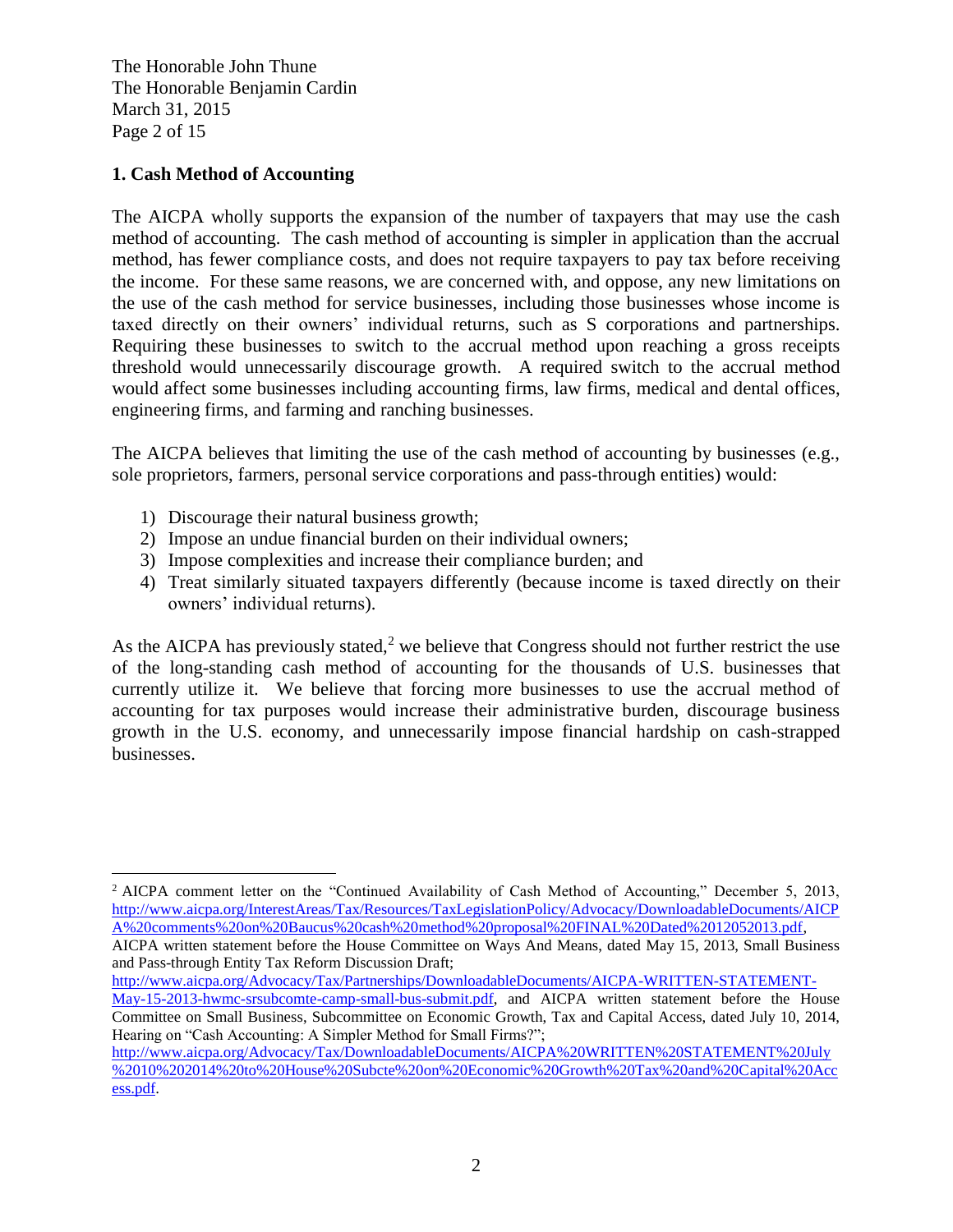The Honorable John Thune The Honorable Benjamin Cardin March 31, 2015 Page 3 of 15

 $\overline{a}$ 

### **2. Tax Return Due Date Simplification**

Taxpayers and preparers have long struggled with problems created by the inefficient timeline and flow of information. Federal Schedules K-1 are often delivered late, sometimes within days of the due date of taxpayers' personal returns and up to a month after the due date of their business returns. Late schedules make it difficult, if not impossible, to file a timely, accurate return. The current inefficient timeline of tax return due dates is a problem for taxpayers as well as their tax practitioners.

The AICPA recommendation<sup>3</sup> is to require the filing of:

- The partnership Form 1065 by March 15;
- The S corporation Form 1120S by March 31; and
- The individual, trust and estate, and corporate income tax Forms 1040, 1041, and 1120 by April 15.

Extended due dates would be six months after the original due dates for all these forms except the trust and estate Form 1041, which would be extended five and half months to September 30.

Our recommendation would alleviate the problems mentioned above by establishing a logical set of due dates, focused on promoting a chronologically-correct flow of information between passthrough entities and their owners. It would promote the early filing of more business and personal returns and relieve workload compression surrounding the September 15 business return deadline.

The AICPA supports<sup>4</sup> the proposal to change due dates for tax returns of partnerships, S corporations and C corporations because it would:

<sup>3</sup> See AICPA Summary Chart of Proposed Due Dates and 2013, 2014 and 2015 Proposals; [http://www.aicpa.org/InterestAreas/Tax/Resources/TaxLegislationPolicy/Advocacy/DownloadableDocuments/Sum](http://www.aicpa.org/InterestAreas/Tax/Resources/TaxLegislationPolicy/Advocacy/DownloadableDocuments/Summary_Original_and_Extended_Due_Dates_for_bills_and_proposals_3_12_2014.doc) mary Original and Extended Due Dates for bills and proposals 3 12 2014.doc.

<sup>4</sup> We are pleased that this due dates proposal has wide bipartisan support and has been included in proposed legislation introduced by Senator Enzi and Representative Jenkins, including in 2013 [\(S. 420](http://www.gpo.gov/fdsys/pkg/BILLS-113s420is/pdf/BILLS-113s420is.pdf) and H.R. 901) and in 2011 [\(S.845](http://thomas.loc.gov/cgi-bin/query/z?c112:S.845.IS:) and H.R. 2382). It was also included in the March 21, 2013, Senate Finance Committee Tax Reform Options paper on Simplifying the Tax System for Families and Businesses. It was also in the November 20, 2013, Senate Finance Committee staff discussion draft on tax reform of tax administration provisions. We are also pleased that this proposal has been included in the February 26, 2014, House Ways and Means Committee Chairman comprehensive tax reform discussion draft "Tax Reform Act of 2014." This proposal is also supported by the President and was in both the March 2014 and March 2015, Administration's 2015 and 2016 Fiscal Year Revenue Proposals.

Senate Finance Committee Tax Reform Options paper on Simplifying the Tax System for Families and Businesses, Part II. Filing Process, 1. Enable the IRS to Verify Information on Taxpayer Returns Against Third-Party Information as Returns are Processed, a. Establish a System of Filing Deadlines that Ensures Timely Receipt of Reliable Third-Party Information by Taxpayers and the IRS, for Example by Changing Due Dates for Returns, dated March 21, 2013; [http://www.finance.senate.gov/issue/?id=b1ae1ce3-c25c-](http://www.finance.senate.gov/issue/?id=b1ae1ce3-c25c-43c3-82da-6d33378e62bf)[43c3-82da-6d33378e62bf.](http://www.finance.senate.gov/issue/?id=b1ae1ce3-c25c-43c3-82da-6d33378e62bf)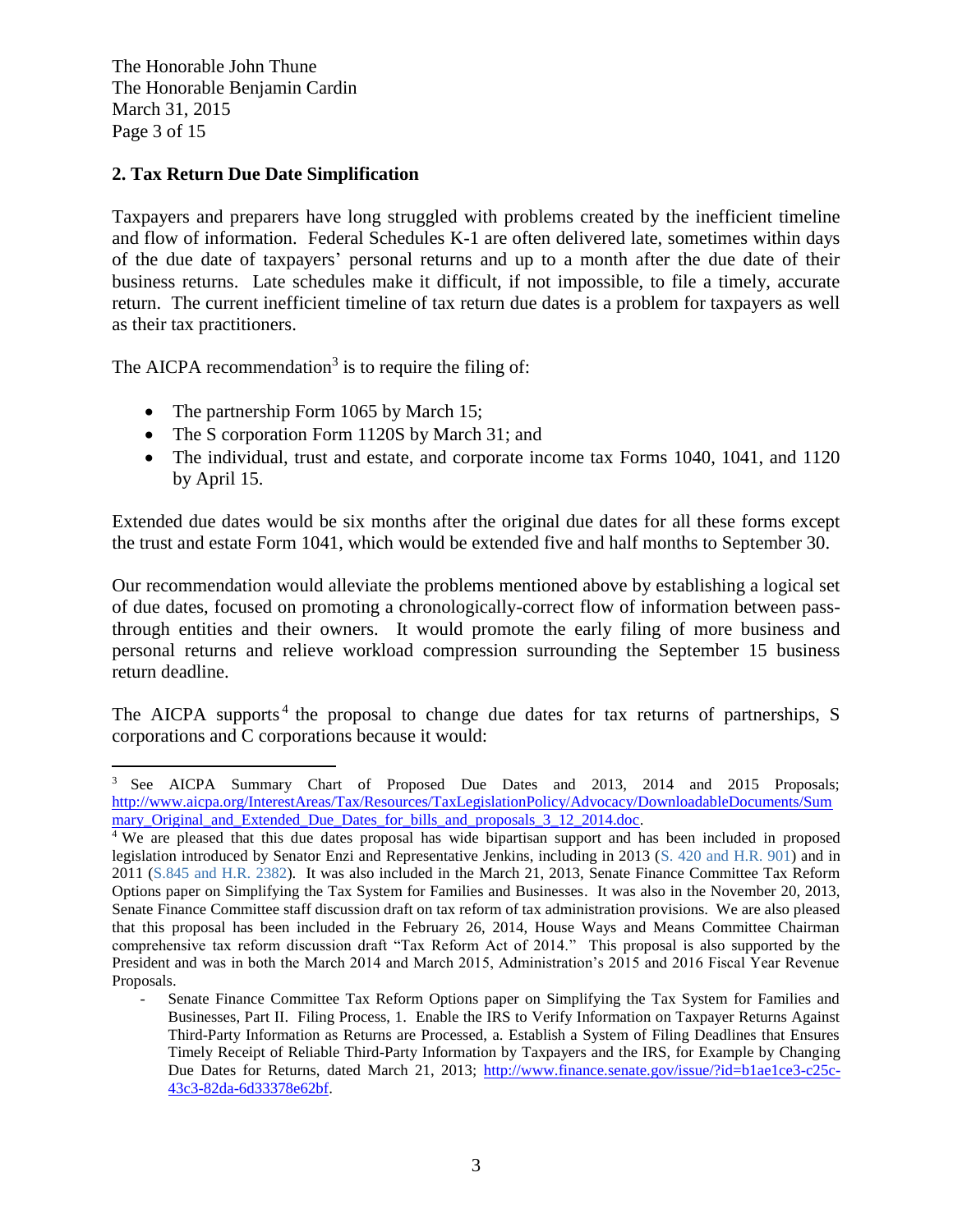- Improve the accuracy of tax and information returns by allowing corporations and individuals to file using current data from flow-through returns that have already been filed rather than relying on estimates;
- Better facilitate the flow of information between taxpayers (i.e., corporations, partnerships, and individuals);
- Reduce the need for extended and amended corporate and individual tax returns; and
- Simplify tax administration for the government, taxpayers, and practitioners.

# **3. Alternative Minimum Tax Repeal**

 $\overline{a}$ 

The AICPA supports repeal of the alternative minimum tax  $(AMT)$ .<sup>5</sup> We believe that the current system's requirement for taxpayers to compute their income for purposes of both the regular income tax and the AMT is a far-reaching complexity of the Internal Revenue Code (IRC or "Code"). Small businesses, including those businesses operating through pass-through entities, are increasingly at risk of being subject to AMT.

This tax was created to ensure that all taxpayers pay a minimum amount of tax on their economic income. However, small businesses suffer a heavy burden because they often do not know whether they are affected or subject to the tax until they file their taxes and complete the complex tax computation. Therefore, they must constantly maintain a reserve for possible AMT, which takes away from resources that can be allocated to business needs such as hiring, expanding, and giving raises to workers.

The AMT is a separate and distinct tax regime from the "regular" income tax. Code sections 56 and 57 create AMT adjustments and preferences that require taxpayers to make a second, separate computation of their income, expenses, allowable deductions, and credits under the AMT system. This separate calculation must be done on all components of income including business income for sole proprietors, partners in partnerships and shareholders in S corporations. Small businesses must maintain annual supplementary schedules used to compute these necessary adjustments and preferences for many years to calculate the treatment of future AMT

<sup>5</sup> AICPA written testimony before the House Committee on Ways And Means, Subcommittee on Select Revenue Measures, dated March 03, 2011, "Hearing on Small Businesses and Tax Reform,"

[http://www.aicpa.org/Advocacy/Tax/DownloadableDocuments/FINALTESTIMONYFORTHOMPSONMarch3201](http://www.aicpa.org/Advocacy/Tax/DownloadableDocuments/FINALTESTIMONYFORTHOMPSONMarch32011.pdf)

<sup>-</sup> Senate Finance Committee staff discussion draft on tax reform of tax administration provisions, dated November 20, 2013; [http://www.finance.senate.gov/newsroom/chairman/release/?id=a4f8205c-d286-4a41](http://www.finance.senate.gov/newsroom/chairman/release/?id=a4f8205c-d286-4a41-a61d-753d1abd23d3) [a61d-753d1abd23d3.](http://www.finance.senate.gov/newsroom/chairman/release/?id=a4f8205c-d286-4a41-a61d-753d1abd23d3)

<sup>-</sup> House Ways and Means Committee, Tax Reform Act of 2014, dated February 26, 2014; [http://waysandmeans.house.gov/news/documentsingle.aspx?DocumentID=370987.](http://waysandmeans.house.gov/news/documentsingle.aspx?DocumentID=370987)

<sup>-</sup> Budget of the United States Government, Fiscal Year 2016, dated February 2, 2015; [https://www.whitehouse.gov/sites/default/files/omb/budget/fy2016/assets/budget.pdf.](https://www.whitehouse.gov/sites/default/files/omb/budget/fy2016/assets/budget.pdf)

[<sup>1.</sup>pdf;](http://www.aicpa.org/Advocacy/Tax/DownloadableDocuments/FINALTESTIMONYFORTHOMPSONMarch32011.pdf) and AICPA submitted comments to the House Committee on Ways and Means on the Tax Reform Act of 2014, dated January 12, 2015; [http://www.aicpa.org/Advocacy/Tax/DownloadableDocuments/AICPA-Comments](http://www.aicpa.org/Advocacy/Tax/DownloadableDocuments/AICPA-Comments-on-2014-Camp-Draft-General-Comments-Final.pdf)[on-2014-Camp-Draft-General-Comments-Final.pdf.](http://www.aicpa.org/Advocacy/Tax/DownloadableDocuments/AICPA-Comments-on-2014-Camp-Draft-General-Comments-Final.pdf)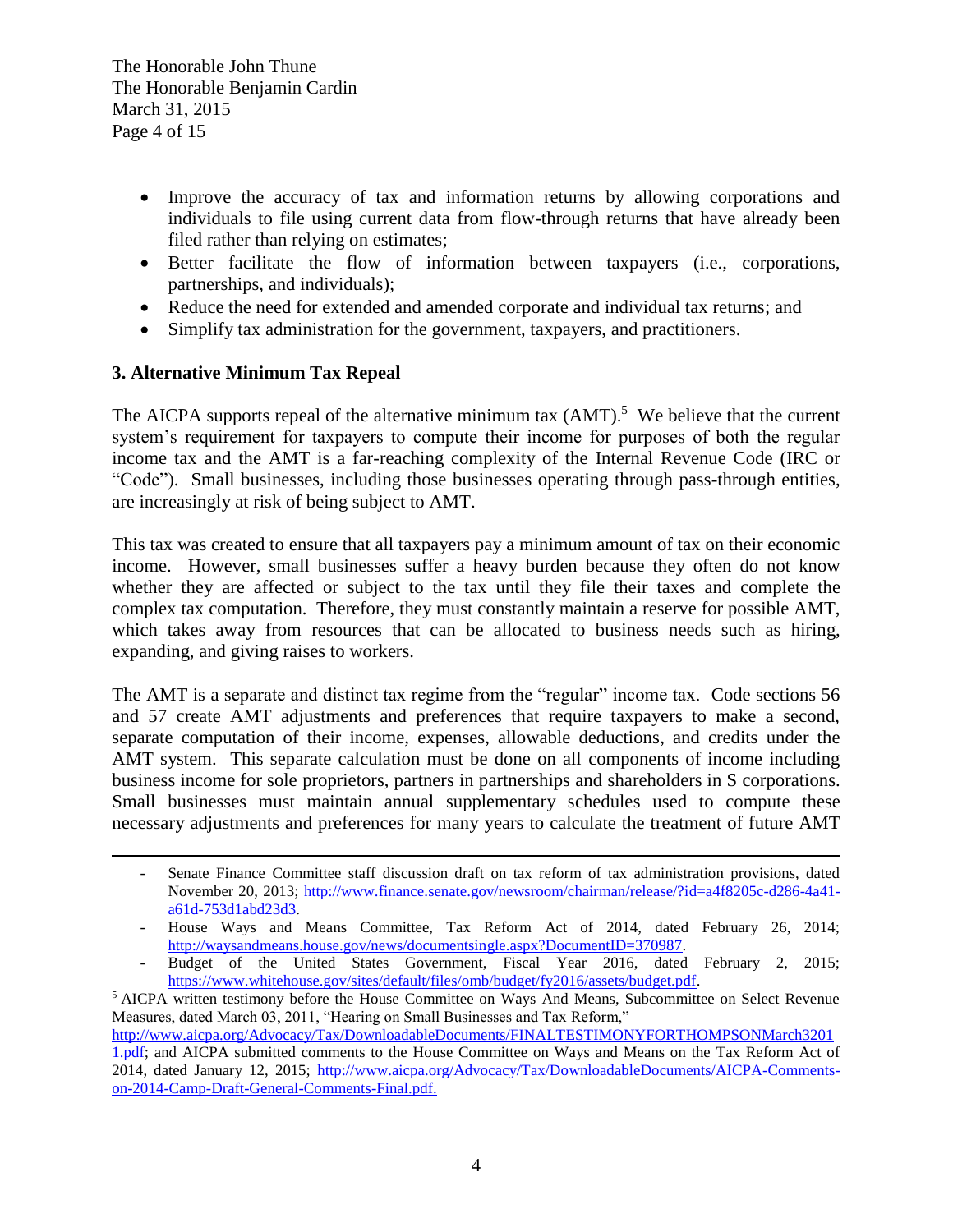The Honorable John Thune The Honorable Benjamin Cardin March 31, 2015 Page 5 of 15

items and, occasionally, receive a credit for them in future years. Calculations governing AMT credit carryovers are complex and contain traps for unwary taxpayers.

Sole proprietors who are also owners in pass-through entities must combine the AMT information from all their activities in order to calculate AMT. Including adjustments and preferences from pass-through entities contributes to AMT complexity. The computations are extremely difficult for business taxpayers preparing their own returns and the complexity affects the Internal Revenue Service's (IRS's or "Service's") ability to meaningfully track compliance with the AMT.

AICPA supports repealing the AMT for corporations and individuals altogether. As AMT complexities increase, so do the tax regime's impact on unintended taxpayers<sup>6</sup> and related compliance problems.

#### **4. Pass-Through Business Income Taxation**

We suggest that as part of pass-through business income tax reform, Congress should:

- A. Allow Subchapters K and S to Remain as Separate Subchapters
- B. Retain the Flexibility of the Subchapter K Model (Including Special Allocations and Outside Basis for Partnership Level Debt)
- C. Retain the Check-the-Box Rules

 $\overline{a}$ 

- D. Obtain Tax Rate Parity Between Pass-Through Business Entities and C Corporations
- E. Repeal Section 1372: Partnership Rules to Apply for Fringe Benefit Purposes for S Corporations
- F. Make Permanent the Reduced Recognition Period for Built-In Gains for S Corporations
- G. Allow Full Consideration of Net Realized Built-In Loss for S Corporations
- H. Increase the Passive Income Percentage to 60% and Eliminate the Three Year Termination for S Corporations

<sup>6</sup> Although most sophisticated taxpayers are aware of the AMT and that they may be subject to its provisions, the majority of middle-class taxpayers has never heard of the AMT and is unaware that the tax may apply to them. Unfortunately, the number of taxpayers facing potential AMT liability is expanding exponentially due to: (1) "bracket creep;" (2) classifying as "tax preferences" the commonly used personal and dependency exemptions, standard deductions, and itemized deductions for taxes paid, some medical costs, and miscellaneous expenses; and (3) the inability to use many tax credits to offset AMT.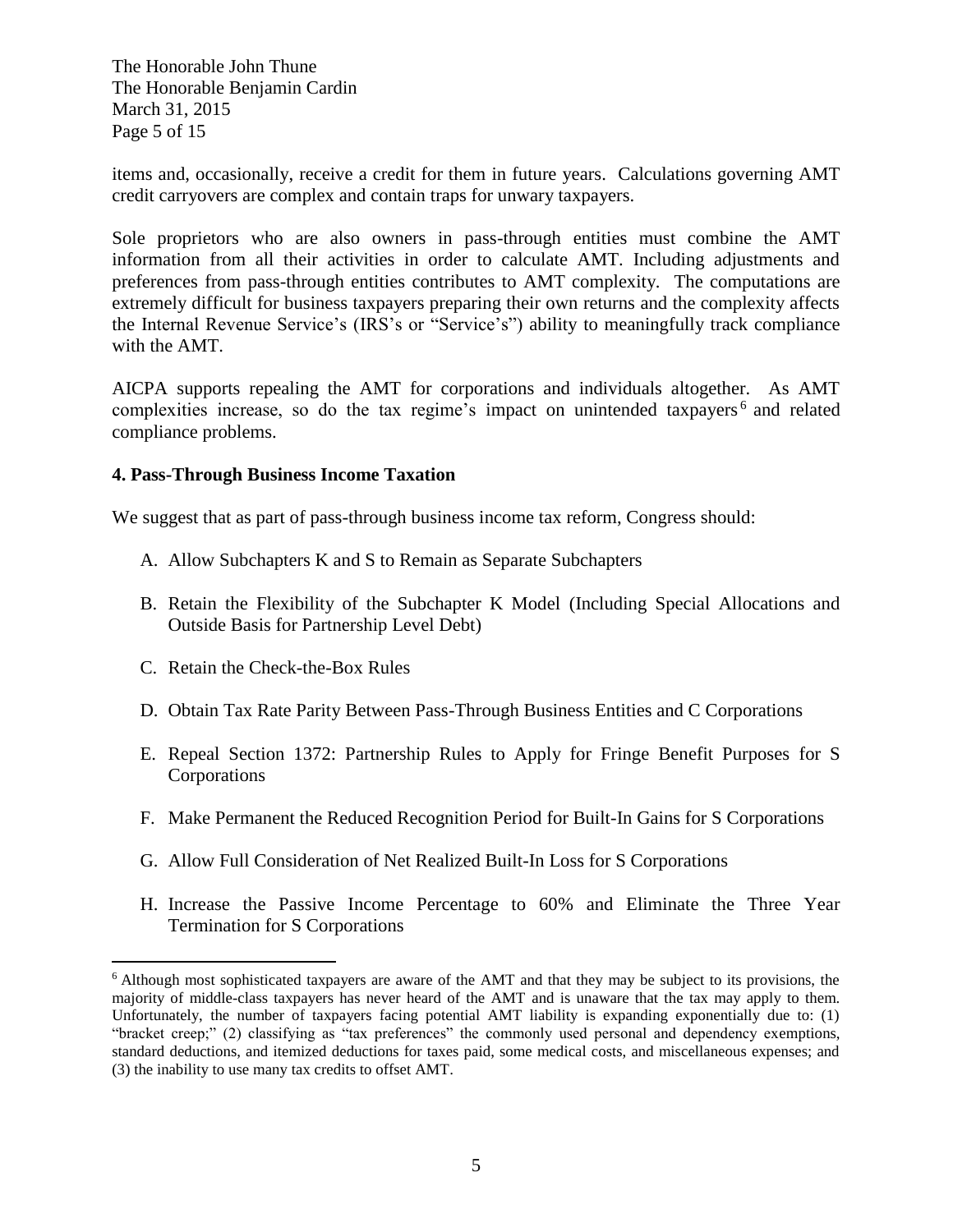- I. Simplify Partnership Audits and Adjustments
- J. Repeal Partnership Technical Termination Rule
- K. Make Remedial Allocations Mandatory for Partnerships with Greater than 5% Nonresident Alien Individuals as Partners
- L. Eliminate the Section 751(b) Calculation on Disproportionate Distributions
- M. Oppose Any Proposal for Tax Treatment of "Large" Partnerships as Corporations
- N. Require Mandatory Adjustments to Basis of Partnership Property in Case of Transfer of Partnership Interests and Mandatory Adjustments to Basis of Undistributed Partnership **Property**
- O. Allow Accumulated Earnings and Profits Withdrawal from S Corporations with Certainty
- P. Reduce Realized Built-In Gains of S Corporations by the Amount of Accrued State Income Tax
- Q. Allow Incentive Deductions Permitted by the Internal Revenue Code to Flow Through to Taxpayers Without Basis Limitations
- R. Repeal the Prohibition of Section 179(d)(4) for Estates/Trusts; Alternatively, Allow Pass-Through Entity Allocation and Amortization at the Estate /Trust Level

#### A. Allow Subchapters K and S to Remain as Separate Subchapters

Taxpayers want, and should have the option, to choose between taxation for their pass-through business under a Subchapter K (or "partnership") or Subchapter S (or "corporation") model.<sup>7</sup> Melding Subchapters K and S may result in structural simplification of the Code. However, the melding of these two entity models is not the simplification that American taxpayers truly need. People want practical day-to-day simplification of their tax planning and compliance processes. Allowing taxpayers to choose between two effective pass-through tax regimes gives them the ability to match which pass-through regime best fits their varied business needs.

 $\overline{a}$ <sup>7</sup> AICPA submitted letters and written statements on Option 1 and Option 2 of Chairman Camp's Small Business Tax Reform Draft: See Option 1 comments at "AICPA testimony on Small Business and Pass-through Entity Tax Reform," dated May 17, 2013;

http://www.aicpa.org/Advocacy/Tax/DownloadableDocuments/2013.05.13 Testimony on Small Business and Pa [ss-Through\\_Entity\\_Tax\\_Reform\\_Discussion\\_Draft.pdf,](http://www.aicpa.org/Advocacy/Tax/DownloadableDocuments/2013.05.13_Testimony_on_Small_Business_and_Pass-Through_Entity_Tax_Reform_Discussion_Draft.pdf) and Option 2 comments, dated July 30, 2013; [http://www.aicpa.org/Advocacy/Tax/Partnerships/DownloadableDocuments/AICPA-Option-2%20-comments-7-30-](http://www.aicpa.org/Advocacy/Tax/Partnerships/DownloadableDocuments/AICPA-Option-2%20-comments-7-30-13.pdf) [13.pdf.](http://www.aicpa.org/Advocacy/Tax/Partnerships/DownloadableDocuments/AICPA-Option-2%20-comments-7-30-13.pdf)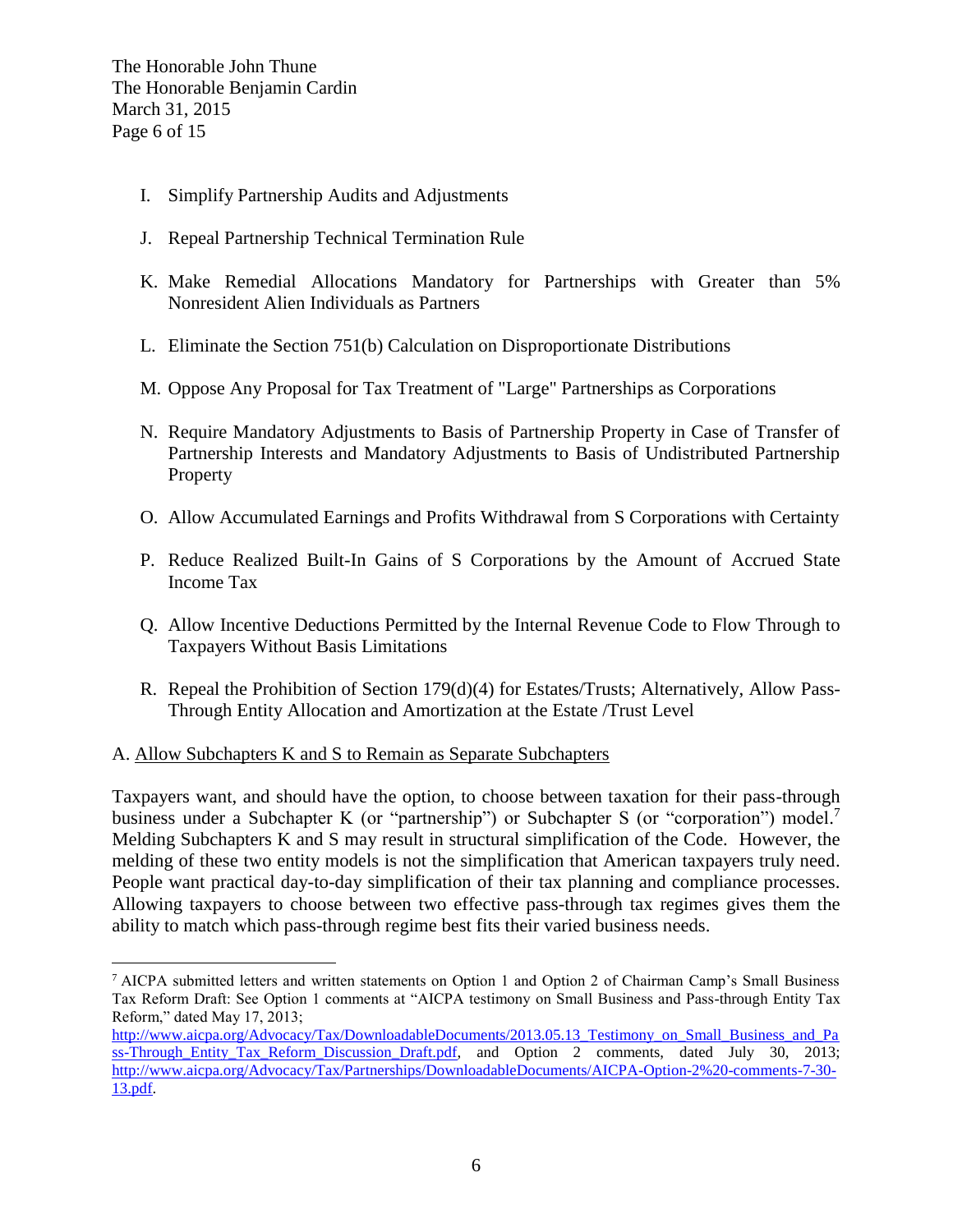The Honorable John Thune The Honorable Benjamin Cardin March 31, 2015 Page 7 of 15

## B. Retain the Flexibility of the Subchapter K Model (Including Special Allocations and Outside Basis for Partnership Level Debt)

The AICPA recommends<sup>8</sup> that the Subchapter K model retain its flexibility. We note that there are well-developed Subchapter K regulations filled with many anti-abuse rules designed to limit taxpayers from taking undue advantage of the Code, and we suggest that these anti-abuse rules remain in the Code as counter-weights to the desired flexibility of the partnership model. Limiting the flexibility of the Subchapter K model could impede many business transactions and make certain transactions impossible to execute. In the modern business world, partnerships are often the most effective and efficient entity vehicle for the varying, and increasingly complex, economic interests of the parties.

## C. Retain the Check-the-Box Rules

The AICPA recommends the retention of the check-the-box rules in their current form in any tax reform regime.

The entity classification ("check-the-box") rules of section 7701 have been in place since 1997. These rules allow for the electing entity, if eligible, to choose whether it will be treated as a corporation or a partnership (or as a disregarded entity, if appropriate) under U.S. tax law.

The check-the-box regulations simplify the issue of entity classification by providing a brightline test for how an organization is treated for tax purposes. These regulations also eliminate the historical and complex facts and circumstances analysis, or the "multi-factor test," that was previously required in some cases. The check-the-box rules provide the necessary flexibility that organizations need to properly plan and structure both domestic and international operations while preventing unintended consequences, such as double taxation. Additionally, these rules provide a means for international investors to benefit from the U.S. long-term capital gains tax rates. In many cases, without the check-the-box rules, many foreign investors are prevented from taking advantage of investments in U.S. businesses.

#### D. Obtain Tax Rate Parity between Pass-Through Business Entities and C Corporations

The Code should integrate the tax rate of corporations, pass-through entities and individuals. What is essential to any tax reform is parity in marginal tax rates on corporate taxable income and pass-through taxable income (without regard to the double taxation of dividends). The single level of tax enjoyed by pass-through entities is good for our economy and encourages the development and growth of many small businesses and entrepreneurs. The formation of pass-

 $\overline{a}$ <sup>8</sup> AICPA submitted comments on Option 2 of Chairman Camp's Small Business Tax Reform Draft, dated July 30, 2013; [http://www.aicpa.org/Advocacy/Tax/Partnerships/DownloadableDocuments/AICPA-Option-2%20](http://www.aicpa.org/Advocacy/Tax/Partnerships/DownloadableDocuments/AICPA-Option-2%20-comments-7-30-13.pdf) [comments-7-30-13.pdf.](http://www.aicpa.org/Advocacy/Tax/Partnerships/DownloadableDocuments/AICPA-Option-2%20-comments-7-30-13.pdf)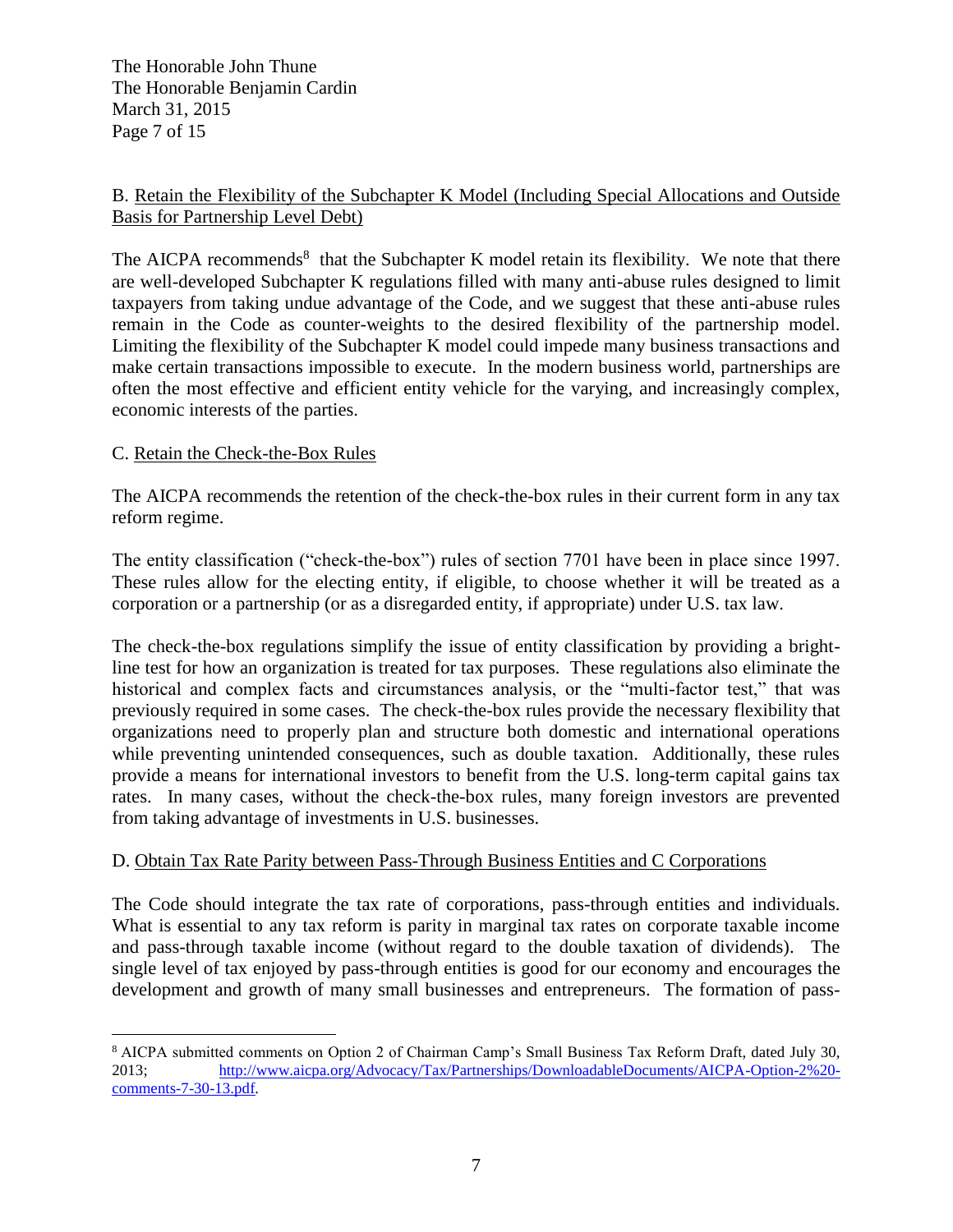The Honorable John Thune The Honorable Benjamin Cardin March 31, 2015 Page 8 of 15

 $\overline{a}$ 

through entities should not be discouraged by subjecting their owners to a higher marginal tax rate than corporations.

### E. Repeal Section 1372: Partnership Rules to Apply for Fringe Benefit Purposes for S Corporations

The AICPA recommends<sup>9</sup> the repeal of IRC section 1372 which treats most S corporation shareholders as partners for fringe benefit purposes while treating the same people as regular employees for all other payroll reporting purposes. The rule under this provision has created confusion and significant compliance burdens since its enactment by the Subchapter S Revision Act of 1982. There are no proposed or finalized regulations under this provision. The only published guidance in regards to this rule is limited to the treatment of premiums paid for health insurance by S corporations on behalf of 2% shareholders, contributions to health savings accounts, and certain fringe benefits described in IRC section 132. Additionally, published guidance does not identify what the IRS considers included within the scope of the term "fringe benefit" for purposes of this provision.

The post-1982 enactment of predecessor versions of section 162(l), governing the deduction for health insurance by "self-employed individuals" which includes 2% shareholders, and the subsequent expansion of those provisions have all but eliminated any disparity in the treatment of self-employed individuals, partners, 2% shareholders, and other employees with respect to employer-provided medical insurance. Elimination of IRC section 1372 would also allow the simplification of section 162(l) with its seemingly duplicitous and confusing treatment of health insurance for 2% shareholders. The repeal would eliminate one of the most prevalent errors the failure to report health insurance for 2% shareholders that occurs annually in payroll reporting.

Developments in other provisions of the Code since the enactment of section 1372 in 1982 have caused this provision to be narrow (albeit uncertain) in scope. Our recommendation to repeal section 1372 will help simplify the compliance burden of small business taxpayers and their tax preparers without significantly affecting tax revenues.

## F. Make Permanent the Reduced Recognition Period for Built-In Gains for S Corporations

The AICPA continues<sup>10</sup> to support the provision that would permanently reduce the built-ingains (BIG) tax recognition period to five years from ten years. In addition, we recommend<sup>11</sup>

<sup>9</sup> AICPA written testimony before the House Committee on Ways And Means, Subcommittee on Select Revenue Measures, Hearing on "Miscellaneous Revenue Issues," dated June 22, 1993; [http://services.taxanalysts.com/taxbase/archive/tnt1993.nsf/SearchIndex/0153C15365B640508525600F004A95FD?](http://services.taxanalysts.com/taxbase/archive/tnt1993.nsf/SearchIndex/0153C15365B640508525600F004A95FD?OpenDocument&highlight=0,AICPA,repeal,section,1372) [OpenDocument&highlight=0,AICPA,repeal,section,1372.](http://services.taxanalysts.com/taxbase/archive/tnt1993.nsf/SearchIndex/0153C15365B640508525600F004A95FD?OpenDocument&highlight=0,AICPA,repeal,section,1372)

<sup>&</sup>lt;sup>10</sup> AICPA written statement before the House Committee on Ways and Means, dated May 15, 2013, Small Business and Pass-through Entity Tax Reform Discussion Draft;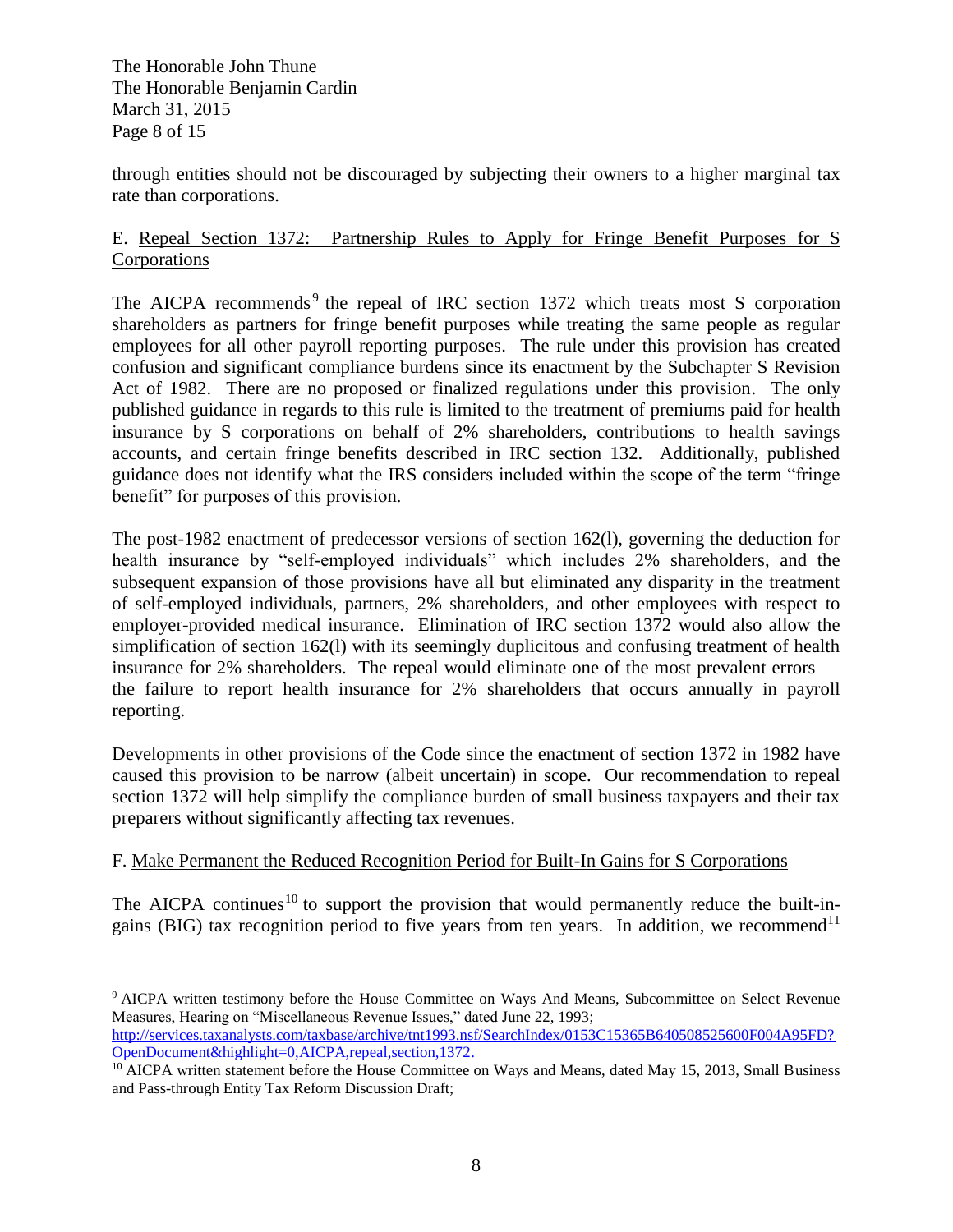The Honorable John Thune The Honorable Benjamin Cardin March 31, 2015 Page 9 of 15

 $\overline{a}$ 

making permanent the rule that installment sales are governed by the provision applicable in the tax year in which the sale was made.

We believe that the proposed change would provide more clarity and continuity for taxpayers affected by the BIG tax. This provision is consistent with the legislation passed by Congress over the past few years, including multiple pieces of legislation to temporarily reduce the recognition period in an effort to provide tax incentives to many S corporations.<sup>12</sup>

#### G. Allow Full Consideration of Net Realized Built-In Loss for S Corporations

The AICPA recommends the amendment of section 1374 to allow the full consideration of a net realized built-in loss via the carryback and carryforward of a net realized built-in loss during the recognition period. The BIG tax imposed by section 1374 has an absolute cap and is imposed on built-in gains, net of built-in losses, recognized during the recognition period. The amount subject to taxation is the total net built-in gain actually recognized during the recognition period. However, if a certain year during the recognition period results in a net built-in loss, the taxpayer cannot carryforward or carryback this loss to offset net built-in gains recognized in the years during earlier or later years. Our recommendation would result in total BIG tax being limited to the tax on actual net built-in gain recognized during the recognition period. We recommend this change is implemented using rules similar to the elective carryback rules for net operating losses under section 172. Carrybacks should be restricted to the recognition period.

### H. Increase the Passive Income Percentage to 60% and Eliminate the Three Year Termination for S Corporations

The AICPA recommends<sup>13</sup> increasing to  $60\%$  (from 25%) the portion of an S corporation's income that is considered passive without incurring an entity-level tax, and eliminate the current rule that terminates an S corporation's pass-through status if the S corporation has excess passive income for three consecutive years.<sup>14</sup>

[http://www.aicpa.org/Advocacy/Tax/Partnerships/DownloadableDocuments/AICPA-WRITTEN-STATEMENT-](http://www.aicpa.org/Advocacy/Tax/Partnerships/DownloadableDocuments/AICPA-WRITTEN-STATEMENT-May-15-2013-hwmc-srsubcomte-camp-small-bus-submit.pdf)[May-15-2013-hwmc-srsubcomte-camp-small-bus-submit.pdf.](http://www.aicpa.org/Advocacy/Tax/Partnerships/DownloadableDocuments/AICPA-WRITTEN-STATEMENT-May-15-2013-hwmc-srsubcomte-camp-small-bus-submit.pdf)

<sup>&</sup>lt;sup>11</sup> AICPA submitted comments to the House Committee on Ways and Means on the Tax Reform Act of 2014, dated January 12, 2015; [http://www.aicpa.org/Advocacy/Tax/DownloadableDocuments/AICPA-Comments-on-2014-](http://www.aicpa.org/Advocacy/Tax/DownloadableDocuments/AICPA-Comments-on-2014-Camp-Draft-General-Comments-Final.pdf) [Camp-Draft-General-Comments-Final.pdf.](http://www.aicpa.org/Advocacy/Tax/DownloadableDocuments/AICPA-Comments-on-2014-Camp-Draft-General-Comments-Final.pdf)

<sup>&</sup>lt;sup>12</sup> The American Recovery and Reinvestment Tax Act of 2009 reduced the recognition period from ten years to seven years for 2009 and 2010. The Small Business Jobs Act of 2010 temporarily reduced the recognition period to five years for 2011. The American Taxpayer Relief Act of 2012 maintained the five-year recognition period for 2012 and 2013.

<sup>&</sup>lt;sup>13</sup> AICPA submitted comments to the House Committee on Ways and Means on the Tax Reform Act of 2014, dated January 12, 2015; [http://www.aicpa.org/Advocacy/Tax/DownloadableDocuments/AICPA-Comments-on-2014-](http://www.aicpa.org/Advocacy/Tax/DownloadableDocuments/AICPA-Comments-on-2014-Camp-Draft-General-Comments-Final.pdf) [Camp-Draft-General-Comments-Final.pdf.](http://www.aicpa.org/Advocacy/Tax/DownloadableDocuments/AICPA-Comments-on-2014-Camp-Draft-General-Comments-Final.pdf)

<sup>&</sup>lt;sup>14</sup> AICPA submitted letters and written statements on Option 1 of Chairman Camp's Small Business Tax Reform Draft: See Option 1 comments at "AICPA testimony on Small Business and Pass-through Entity Tax Reform," dated May 17, 2013;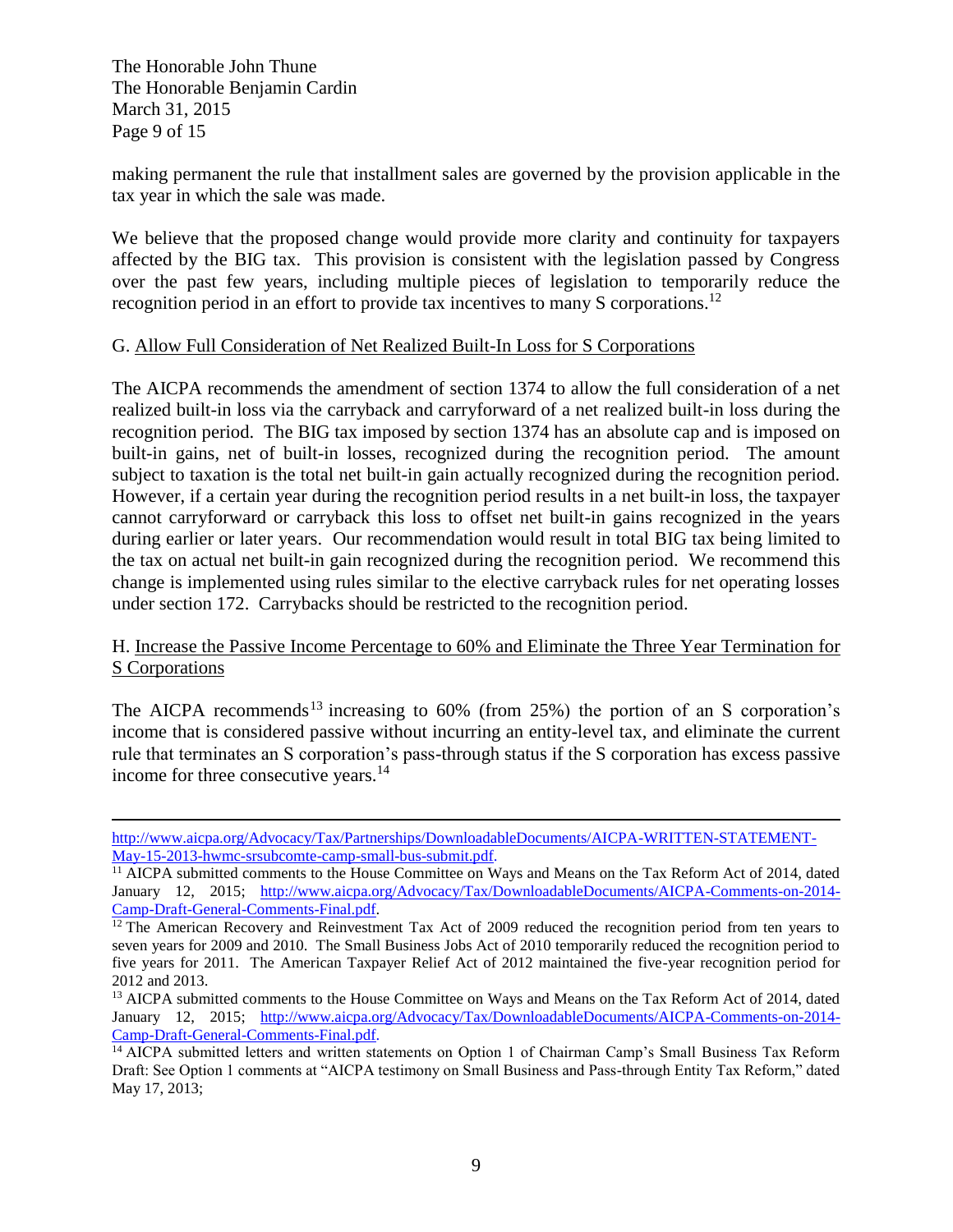The Honorable John Thune The Honorable Benjamin Cardin March 31, 2015 Page 10 of 15

Currently, if an S corporation has excess passive income for three consecutive years, even though a corporate-level tax may not be incurred due to the taxable income limitation, the S election is subject to termination, creating uncertainty in S corporation operations. Under current law, if the S corporation unknowingly has \$1.00 of accumulated earnings and profits, the S election is terminated if the S corporation has excess passive investment income for three consecutive years. The IRS routinely grants waivers of the involuntary termination under section 1362(d)(3). S corporations without C corporation earnings and profits may receive an unlimited amount of passive investment income and are not subject to the S election termination.

Finally, the BIG tax operates to limit the ability of a C corporation to elect S status and avoid corporate-level taxation.

#### I. Simplify Partnership Audits and Adjustments

Currently, partnerships are subject to three different audit regimes. Despite the multiple alternatives, adjustments with respect to certain partnerships are cumbersome and difficult to administer (e.g., partnerships with a large number of partners subject to the TEFR $A^{15}$  regime).

AICPA's recommendations<sup>16</sup> are as follows:

 $\overline{a}$ 

- Allow partnerships with more than 100 partners to pay taxes due on some adjustments, up to a certain specified total amount;<sup>17</sup>
- Allow refunds of taxes to include interest, with respect to a decrease in taxable income; and
- Require netting of adjustments for all years under exam when computing the tax due.<sup>18</sup>

Our recommendations are fair, allow the partnership to analyze the facts as they exist at the time of the exam, and hold the appropriate partners liable for the period in which they were a partner. Additionally, our recommendations prevent the shift of one set of complexities for another and avoid a transfer of the burden on the Department of the Treasury ("Treasury") to shift onto partnerships and their partners.

[http://www.aicpa.org/Advocacy/Tax/DownloadableDocuments/2013.05.13\\_Testimony\\_on\\_Small\\_Business\\_and\\_Pa](http://www.aicpa.org/Advocacy/Tax/DownloadableDocuments/2013.05.13_Testimony_on_Small_Business_and_Pass-Through_Entity_Tax_Reform_Discussion_Draft.pdf) [ss-Through\\_Entity\\_Tax\\_Reform\\_Discussion\\_Draft.pdf.](http://www.aicpa.org/Advocacy/Tax/DownloadableDocuments/2013.05.13_Testimony_on_Small_Business_and_Pass-Through_Entity_Tax_Reform_Discussion_Draft.pdf)

<sup>&</sup>lt;sup>15</sup> The Tax Equity and Fiscal Responsibility Act of 1982; [http://history.nih.gov/research/downloads/PL97-248.pdf.](http://history.nih.gov/research/downloads/PL97-248.pdf)

<sup>&</sup>lt;sup>16</sup> AICPA submitted comments to the House Committee on Ways and Means on the Tax Reform Act of 2014, dated January 12, 2015; [http://www.aicpa.org/Advocacy/Tax/DownloadableDocuments/AICPA-Comments-on-2014-](http://www.aicpa.org/Advocacy/Tax/DownloadableDocuments/AICPA-Comments-on-2014-Camp-Draft-General-Comments-Final.pdf) [Camp-Draft-General-Comments-Final.pdf.](http://www.aicpa.org/Advocacy/Tax/DownloadableDocuments/AICPA-Comments-on-2014-Camp-Draft-General-Comments-Final.pdf)

 $17$  For example, if the specified total amount was \$1 million, a publicly traded partnership with 5,000 partners could pay any amount due that is less than \$1 million because it is not cost effective or efficient to individually collect \$200 from each of the 5,000 partners.

<sup>&</sup>lt;sup>18</sup> A common example is a repair that requires capitalization as a result of an exam which would result in depreciation in the next year. The proposal would require a payment with respect to the first year and an adjustment to taxable income with respect to the second year.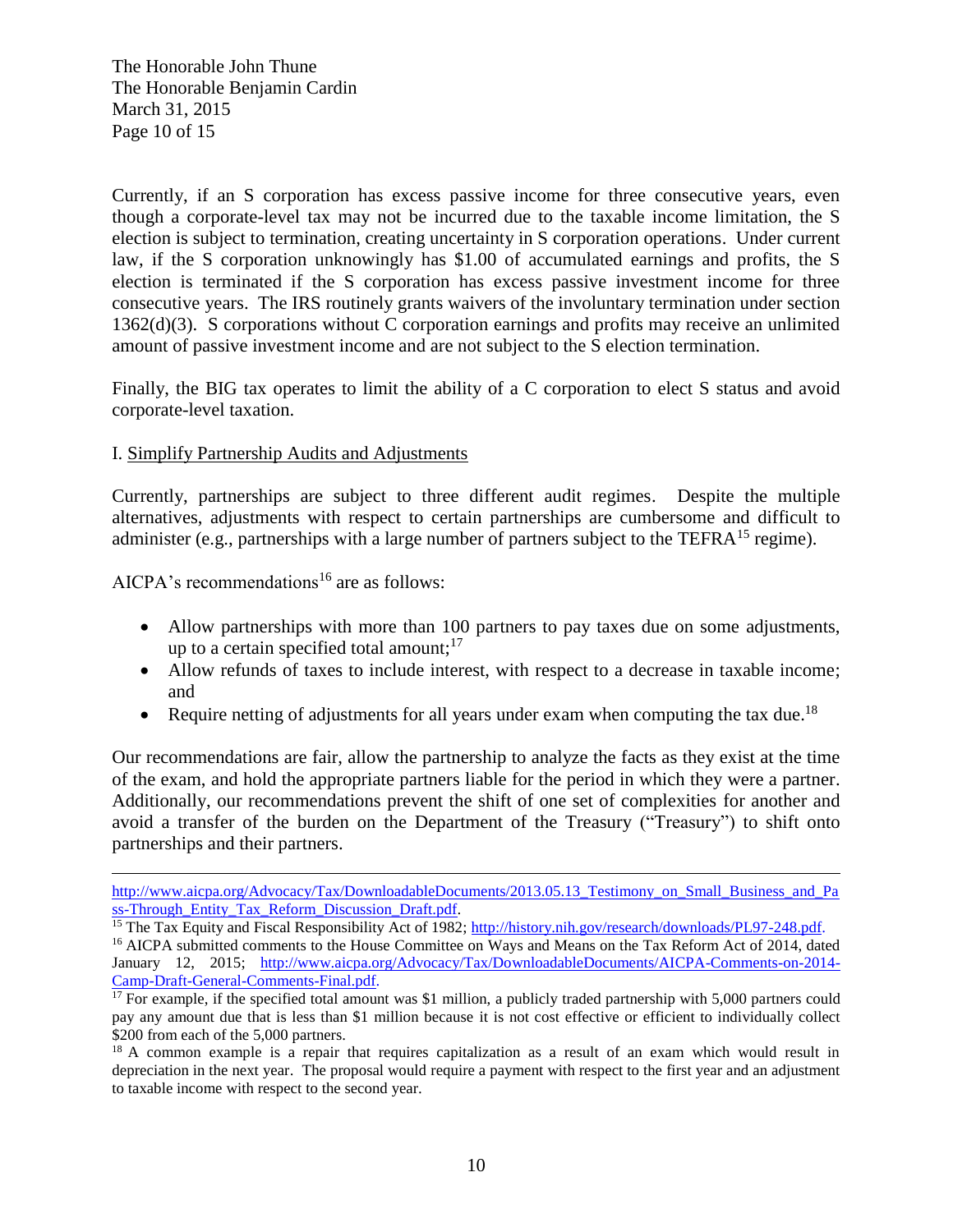The Honorable John Thune The Honorable Benjamin Cardin March 31, 2015 Page 11 of 15

 $\overline{a}$ 

### J. Repeal Partnership Technical Termination Rule

The AICPA recommends<sup>19</sup> the repeal of section  $708(b)(1)(B)$  regarding the technical termination of a partnership.<sup>20</sup>

Under current law, when a partnership is technically terminated, the legal entity continues, but for tax purposes, the partnership is treated as a newly formed entity. The current law requires the partnership to select new accounting methods and periods, restart depreciation lives, and make other adjustments. Furthermore, under the current law, the final tax return of the "old" partnership is due the 15th day of the fourth month after the month-end in which the partnership underwent a technical termination. $21$ 

A technical termination most often occurs when, during a 12-month period there is a sale or exchange of 50% or more of the total interest in partnership capital and profits. Because this 12 month time frame can span a year-end, the partnership may not realize that a 30% change (a minority interest) in one year followed by a 25% change in another year, but within 12 months of the first, has caused the partnership to terminate.

In practice, this earlier required filing of the old partnership's tax return often goes unnoticed because the company is unaware of the accelerated deadline due to of the equity transfer. Penalties are often assessed upon the business as a result of the missed deadline. Although ignorance is not an acceptable excuse, this technical termination area is often misunderstood and misapplied. The acceleration of the filing of the tax return, to reset depreciation lives and to select new accounting methods, serves little purpose in terms of abuse prevention and serves more as a trap for the unwary. Therefore, we believe that the repeal of technical termination promotes simplicity.

K. Make Remedial Allocations Mandatory for Partnerships with Greater than 5% Nonresident Alien Individuals as Partners

<sup>&</sup>lt;sup>19</sup> AICPA submitted comments to the House Committee on Ways and Means on the Tax Reform Act of 2014, dated January 12, 2015; [http://www.aicpa.org/Advocacy/Tax/DownloadableDocuments/AICPA-Comments-on-2014-](http://www.aicpa.org/Advocacy/Tax/DownloadableDocuments/AICPA-Comments-on-2014-Camp-Draft-General-Comments-Final.pdf) [Camp-Draft-General-Comments-Final.pdf.](http://www.aicpa.org/Advocacy/Tax/DownloadableDocuments/AICPA-Comments-on-2014-Camp-Draft-General-Comments-Final.pdf)

<sup>&</sup>lt;sup>20</sup> AICPA submitted letters and written statements on Option 1 and Option 2 of Chairman Camp's Small Business Tax Reform Draft: See Option 1 comments at "AICPA testimony on Small Business and Pass-through Entity Tax Reform," dated May 17, 2013;

http://www.aicpa.org/Advocacy/Tax/DownloadableDocuments/2013.05.13 Testimony on Small Business and Pa [ss-Through\\_Entity\\_Tax\\_Reform\\_Discussion\\_Draft.pdf,](http://www.aicpa.org/Advocacy/Tax/DownloadableDocuments/2013.05.13_Testimony_on_Small_Business_and_Pass-Through_Entity_Tax_Reform_Discussion_Draft.pdf) and Option 2 comments, dated July 30, 2013; [http://www.aicpa.org/Advocacy/Tax/Partnerships/DownloadableDocuments/AICPA-Option-2%20-comments-7-30-](http://www.aicpa.org/Advocacy/Tax/Partnerships/DownloadableDocuments/AICPA-Option-2%20-comments-7-30-13.pdf) [13.pdf.](http://www.aicpa.org/Advocacy/Tax/Partnerships/DownloadableDocuments/AICPA-Option-2%20-comments-7-30-13.pdf)

 $21$  For example, a partnership that technically terminated on April 30 of the current year due to a transfer of 80% of the capital and profits interests in the partnership must file its tax return for that final tax year on or before August 15 of the current year.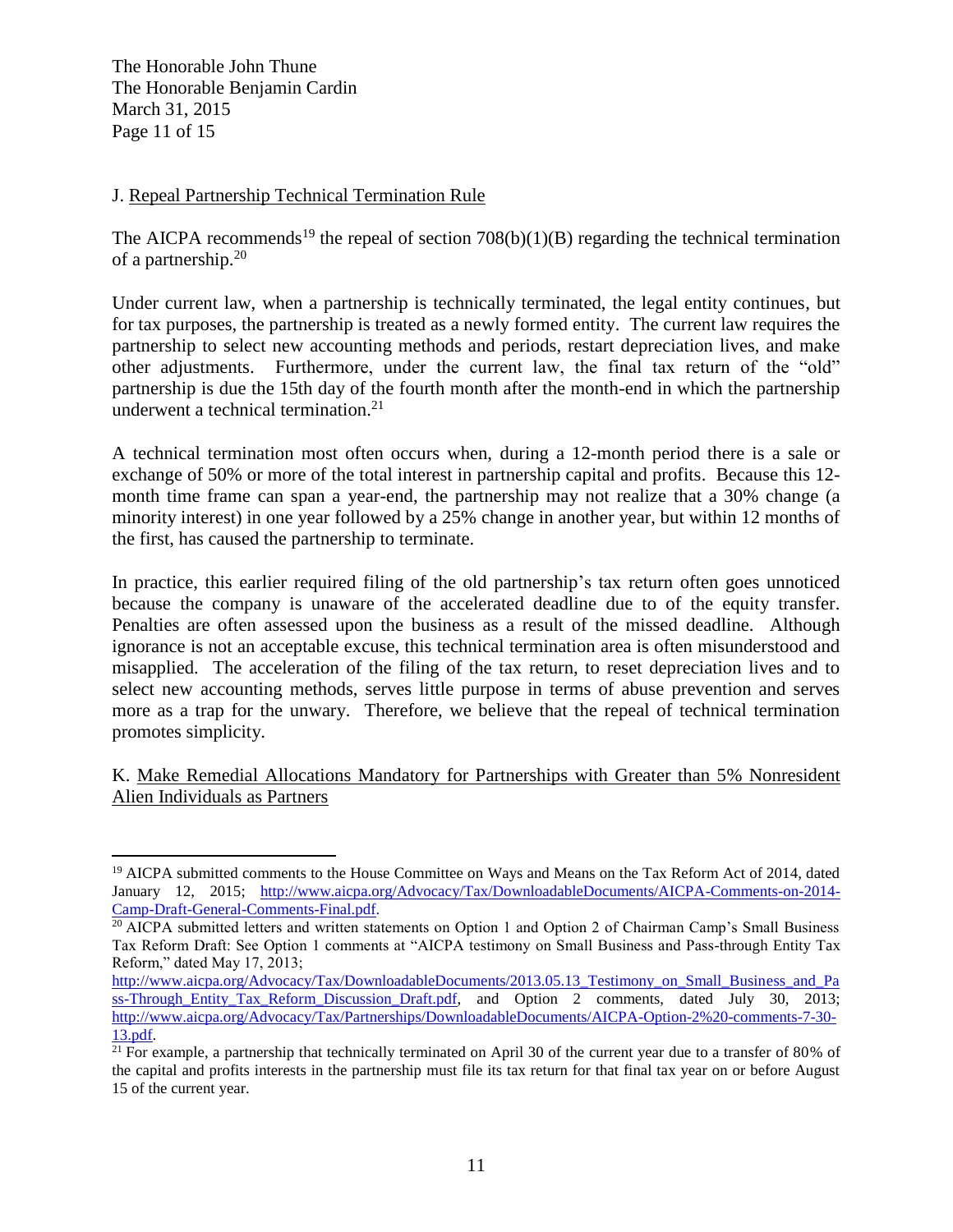The Honorable John Thune The Honorable Benjamin Cardin March 31, 2015 Page 12 of 15

 $\overline{a}$ 

The AICPA recommends making remedial allocations mandatory for partnerships with greater than 5% nonresident aliens as partners. The current rules regarding remedial allocations for nonresident partners lack clarity due to the associated remedial methods that are elective and generally only used when phantom deductions flow through to a taxable partner and the phantom income flows through to a tax-advantaged partner, such as a nonresident alien individual.<sup>22</sup>

#### L. Eliminate the Section 751(b) Calculation on Disproportionate Distributions

The AICPA recommends the modification of section 751(b) in order to allow Treasury to issue regulations that will result in the reporting of the correct ordinary income that arises in connection with partnership distributions without the cumbersome complexity of the current rules and regulations.

We applaud the IRS for its work towards improving and simplifying the section 751(b) regulations by issuing new proposed regulations.<sup>23</sup> However, the IRS is restrained by the language in section 751(b) that requires treatment "as a sale or exchange of such property between the distributee and the partnership…." This wording should be deleted from section 751(b) and replaced by language that authorizes the further simplification of the calculation for determining ordinary income resulting from disproportionate distributions.

### M. Oppose Any Proposal for Tax Treatment of "Large" Partnerships as Corporations

Currently, section 7704 provides that certain publicly traded partnerships are treated as corporations. Any expansion of the taxation of partnerships as corporations should be in the context of limiting the exceptions to section 7704. The AICPA opposes any proposal that recommends tax treatment of all "large" partnerships as corporations.

#### N. Require Mandatory Adjustments to Basis of Partnership Property in Case of Transfer of Partnership Interests and Mandatory Adjustments to Basis of Undistributed Partnership Property

The AICPA recommends requiring mandatory adjustments of partnership property when a partner transfers his or her interest in a partnership, or a partnership distributes property to a partner. We believe that the aggregate property rules would apply to securitization and electing investment partnerships. Additionally, simplification rules are needed for tiered partnerships.

<sup>&</sup>lt;sup>22</sup> For example, if a U.S. corporation contributes an asset with a value of \$100 million but zero basis to a foreign partnership, and a foreign corporation contributes \$100 million dollars, the remedial allocation method for section 704(c) would not be elected. However, if this situation is reversed with the U.S. contributing money and the foreign entity contributing the appreciated property, the remedial method would be elected and this election can result in notional deductions to the U.S. partner and notional income to the foreign partner that is not taxed in the U.S. If remedial allocations are made mandatory, the results will be more reasonable over time because sometimes the U.S. will benefit and other times the foreign.

<sup>&</sup>lt;sup>23</sup> Internal Revenue Service, Notice of Proposed Rulemaking, "Certain Distributions Treated as Sales or Exchanges," dated November 17, 2014; [http://www.irs.gov/irb/2014-47\\_IRB/ar15.html.](http://www.irs.gov/irb/2014-47_IRB/ar15.html)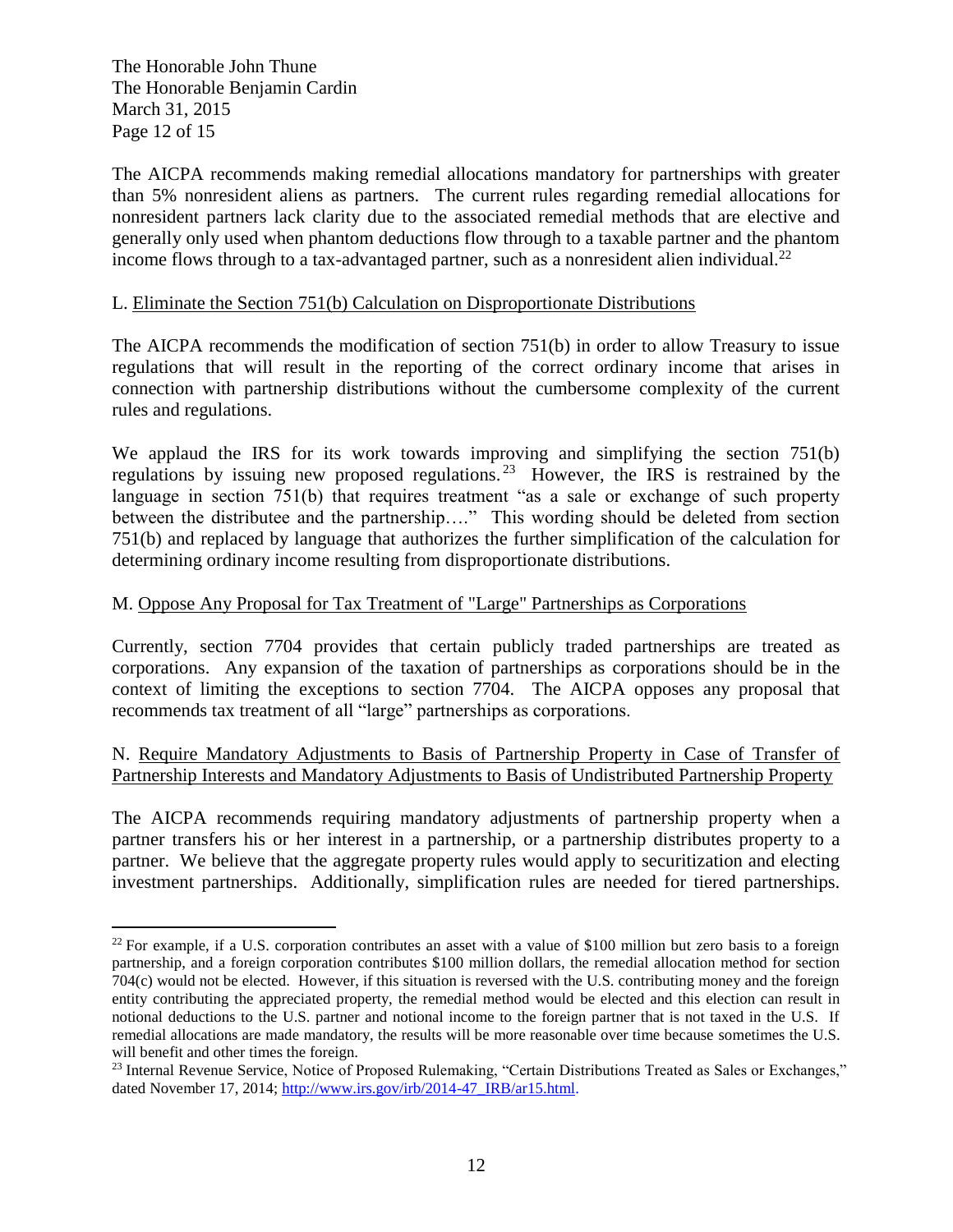The Honorable John Thune The Honorable Benjamin Cardin March 31, 2015 Page 13 of 15

We propose these rules be made mandatory for "large" partnerships and elective for all other partnerships. We propose that the definition of large partnerships includes partnerships with more than \$100 million of gross receipts per year or book assets.

#### O. Allow Accumulated Earnings and Profits Withdrawal from S Corporations with Certainty

The AICPA recommends increased certainty for S corporations and their shareholders who wish to make a formal election to pay out accumulated earnings and profits (AEP). An S corporation would be required to make a good faith estimate of AEP to accompany this election. Additionally, upon making this election, the corporation would be considered to have distributed all AEP for purposes of the distribution layering rules of section 1368 and the passive income related issues of section  $1375<sup>24</sup>$  The S corporation and all shareholders would be required to agree to report their ratable shares of AEP over a period of ten years in a manner similar to an installment sale. The Service would have 18 months from filing of the election to audit and adjust the "good faith" amount of AEP reported, after which the amount of AEP would be considered final as filed by the taxpayer or adjusted by the Service. The sale or exchange of stock would accelerate the taxation period.

Furthermore, we recommend that present law be followed if distributions in excess of the accumulated adjustments account occur. These excess distributions would continue to be considered payment of AEP and accelerate taxation to the extent in excess of amounts previously reported. Taxpayers could elect to accelerate payment at any time. We recommend giving Treasury the authority to issue appropriate anti-abuse rules via regulations as needed and directing the process to make it expeditious. This proposal would provide an S corporation with the certainty it needs to deplete its AEP while allowing the government to collect additional tax revenue.

## P. Reduce Realized Built-In Gains of S Corporations by the Amount of Accrued State Income Tax

The AICPA recommends that the computation for federal tax on realized built-in gains include consideration of any state income tax liability related to a realized and recognized BIG. This amendment would clarify that state income taxes actually payable as a result of realized and recognized BIG are taken into account in the calculation of the federal BIG tax payable for a given year.

Q. Allow Incentive Deductions Permitted by the Internal Revenue Code to Flow Through to Taxpayers Without Basis Limitations

 $\overline{a}$ <sup>24</sup> Reference here to the passive income rules of section 1375 includes the early termination rule of 1362(d)(3). Neither would apply once this election was made.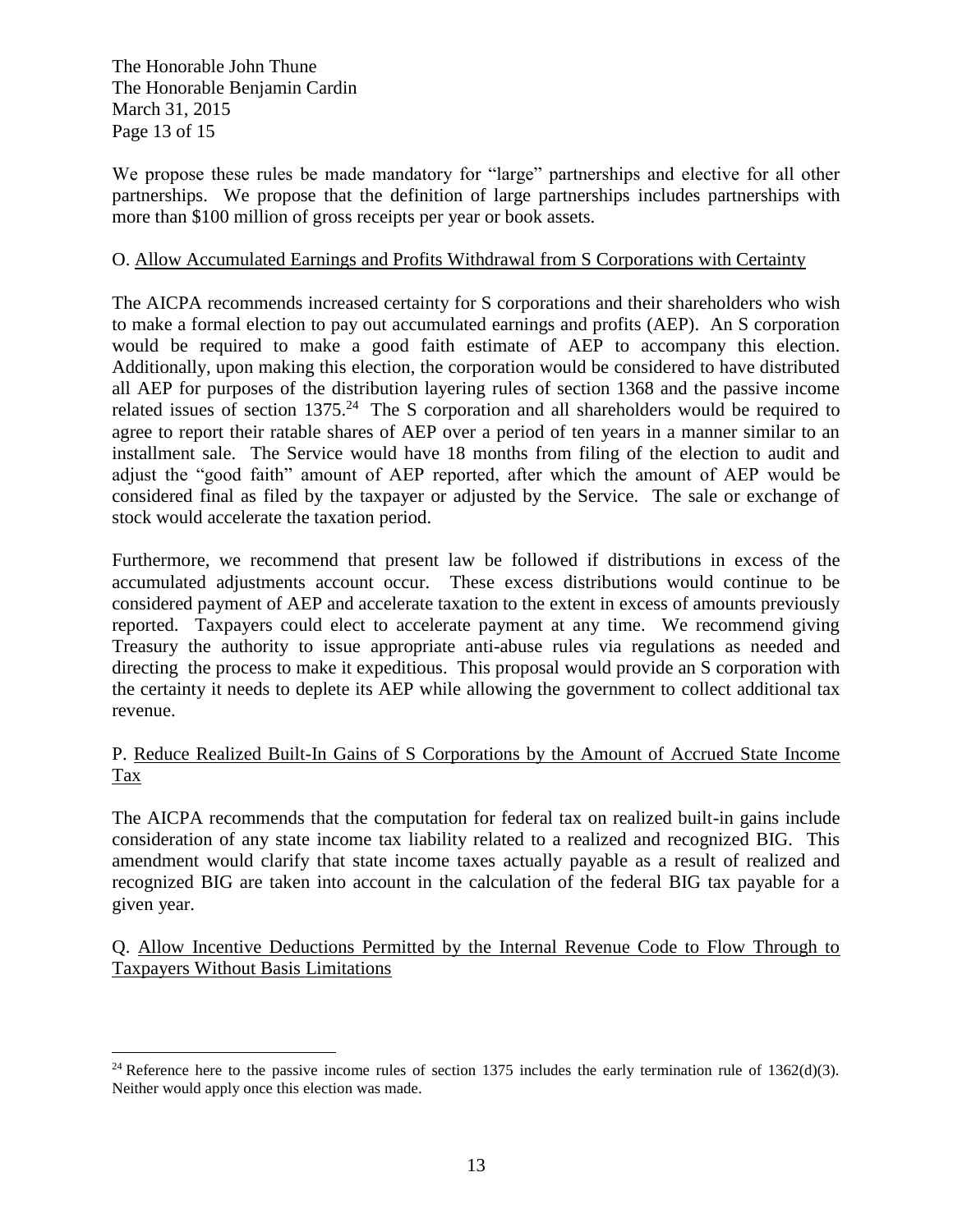The Honorable John Thune The Honorable Benjamin Cardin March 31, 2015 Page 14 of 15

When Congress adds incentive provisions to the Code, Subchapter S basis limitation rules can significantly limit corporations from receiving the intended benefits of provisions that do not require actual expenditures. Examples of these barriers include the energy incentives of section 179D and the portion of the charitable deduction in excess of cost. Therefore, the AICPA recommends an amendment that would automatically permit incentive provisions to flow through to the individual taxpayer level regardless of tax basis in the S corporation, unless specifically limited by Congress.

#### R. Repeal the Prohibition of Section 179(d)(4) for Estates/Trusts; Alternatively, Allow Pass-Through Entity Allocation and Amortization at the Estate /Trust Level

Section 179 is a very important capital recovery provision available only to small businesses. This deduction is not allowed to an estate, trust, nor can it be allocated to an estate or trust which is a partner or S corporation shareholder. Treasury Reg. § 1.179-1(f)(3)<sup>25</sup> permits the entity to depreciate the portion of the asset allocated to the estate or trust. However, S corporations currently are not allowed to make special allocations of depreciation to estates or trusts. The conflict between these two rules discourages S corporations with an estate or trust as a shareholder from taking the section 179 deduction. If section 179(d)(4) is not repealed outright, then an amendment should clarify that the section 179 deduction, allocable to an estate or trust which is a partner or S corporation shareholder, can pass through to the estate or trust to depreciate in the same manner currently provided for in Treas. Reg. § 1.179-1(f)(3).

\* \* \* \* \*

We understand the challenges that Congress faces as it tackles the complex issues inherent in drafting tax legislation, and note that both taxpayers and tax practitioners are interested in, and need, tax simplification. Compliance burdens for individual taxpayers are too heavy, both in terms of time required and out-of-pocket cost. Likewise, complexity increases the "Tax Gap" and may impair the efficiency of tax administration.<sup>26</sup> While there are costs associated with simplification reforms, it is also important to recognize the elimination of significant compliance burdens by such reforms.

The AICPA is the world's largest member association representing the accounting profession, with more than 400,000 members in 128 countries and a history of serving the public interest since 1877. Our members advise clients on Federal, state and international tax matters and prepare income and other tax returns for millions of Americans. Our members provide services to individuals, not-for-profit organizations, small and medium-sized businesses, as well as America's largest businesses.

 $\overline{a}$ 

<sup>&</sup>lt;sup>25</sup> See IRC section  $179(d)(4)$ .

<sup>&</sup>lt;sup>26</sup> AICPA written testimony before the House Committee on Ways And Means, Hearing on "How the Tax Code's Burdens on Individuals and Families demonstrate the need for Comprehensive Tax Reform," dated April 13, 2011; http://www.aicpa.org/Advocacy/Tax/DownloadableDocuments/FINAL\_TESTIMONY\_FOR\_NELLEN\_April\_13, [2011.pdf.](http://www.aicpa.org/Advocacy/Tax/DownloadableDocuments/FINAL_TESTIMONY_FOR_NELLEN_April_13,_2011.pdf)